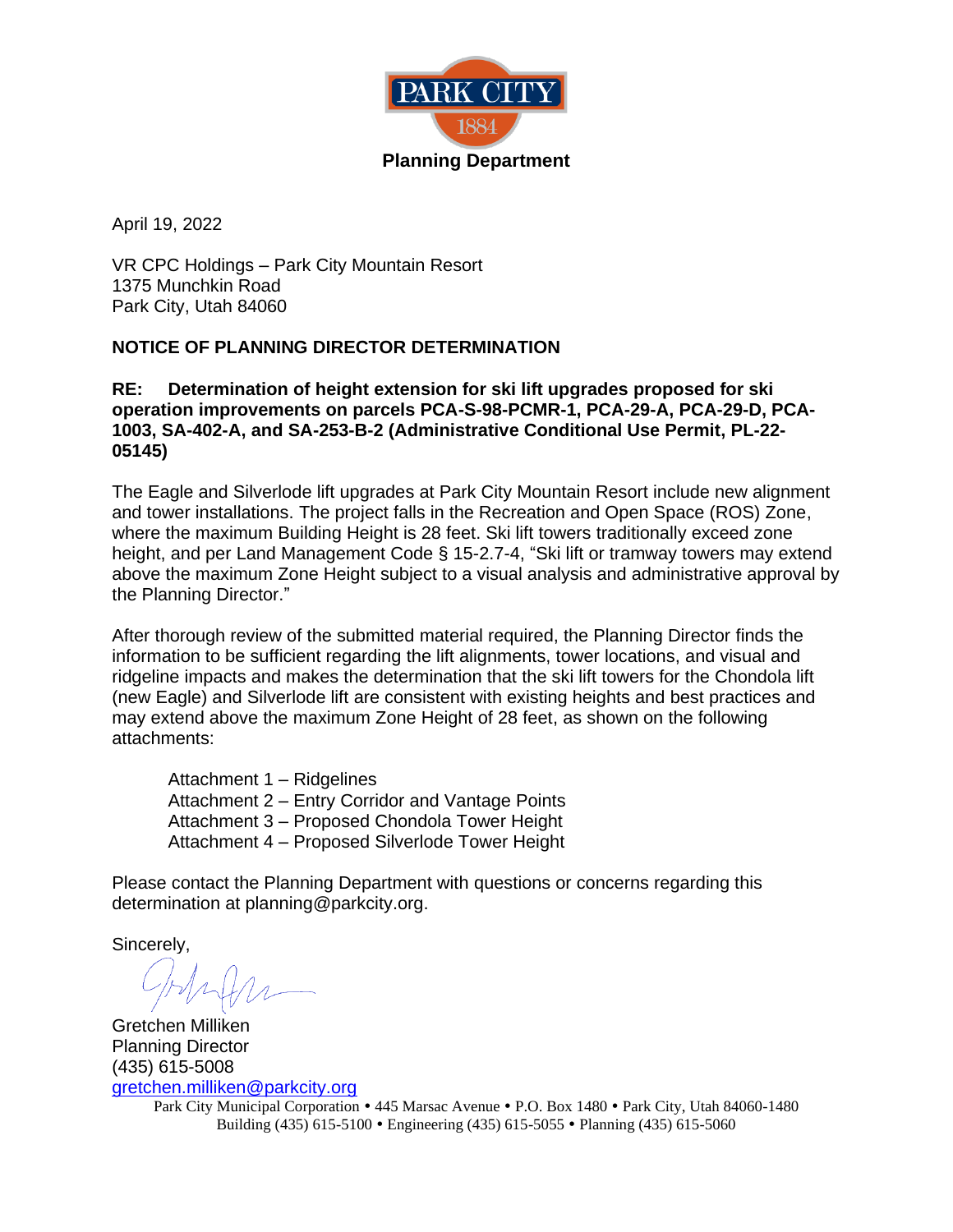# Attachment 1 - Ridgelines



#### Legend

- Proposed Lift Tower Locations
- Ridgetops
- Lifts to be Removed
- Proposed Lifts

### **Ridgetops Proximate to Site Area**

**ASE GROUP** 



Source: UGRC<br>Date: 2/11/2022<br>Produced by: Annaka Egan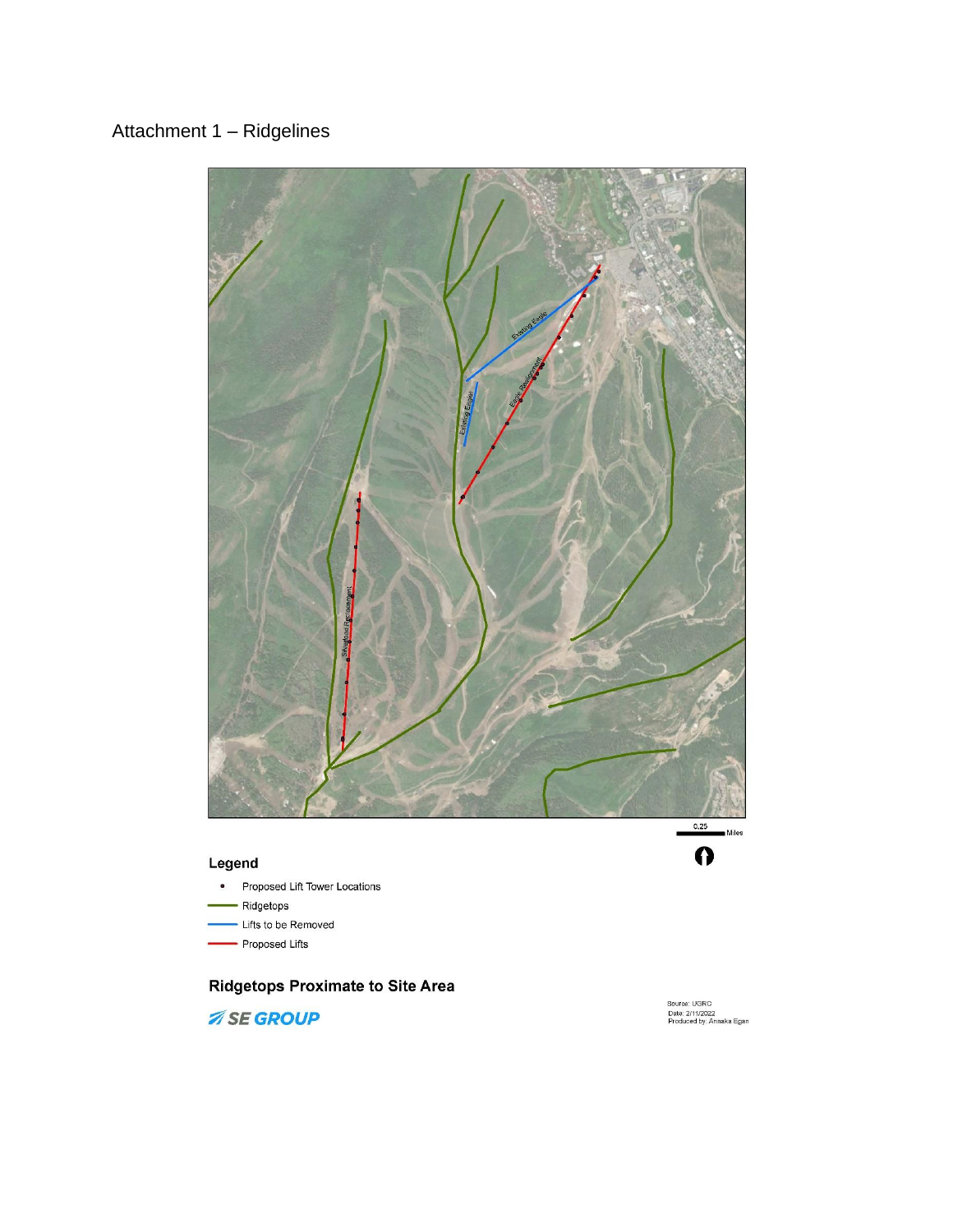

# Attachment 2 - Entry Corridor and Vantage Points

### Legend

- Primary Transportation Routes
- Proposed Lift Tower Locations  $\bullet$
- Lifts to be Removed
- Proposed Lifts

### **ENTRY CORRIDOR AND VANTAGE POINTS ASE GROUP**

Source: UGRC<br>Date: 2/11/2022<br>Produced by: Annaka Egan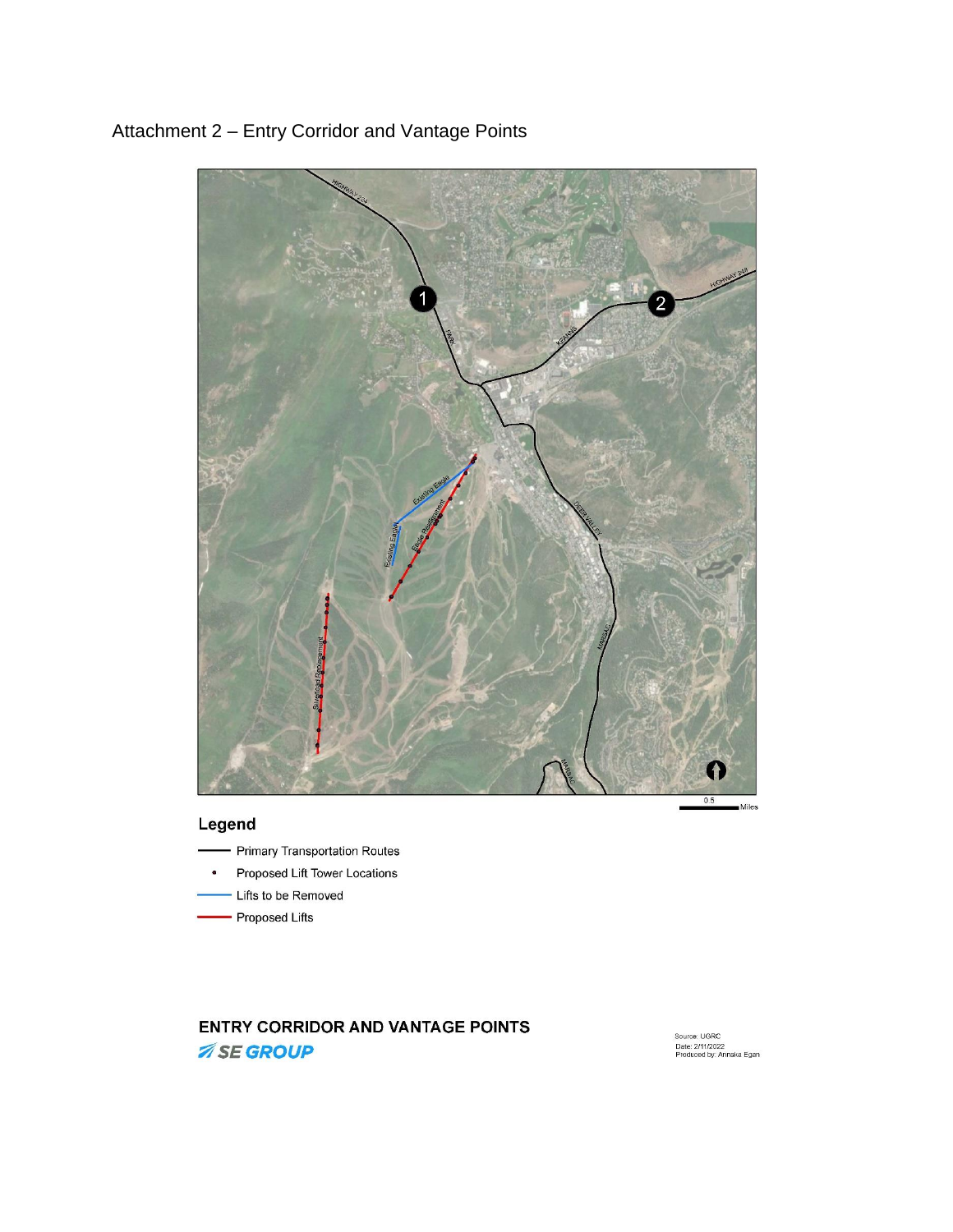Attachment 3 - Chondola Tower Height

| <b>Proposed Chondola Towers Height</b> |              |
|----------------------------------------|--------------|
| 19.5                                   |              |
| 38                                     |              |
| 49.5                                   |              |
| 56.5                                   |              |
| 63                                     |              |
| 42                                     |              |
| 42                                     |              |
| 23.5                                   |              |
| 40                                     |              |
| 47                                     |              |
| 45                                     |              |
| 44                                     |              |
| 56                                     |              |
| 50                                     |              |
| 47                                     |              |
|                                        | 44.2 Average |